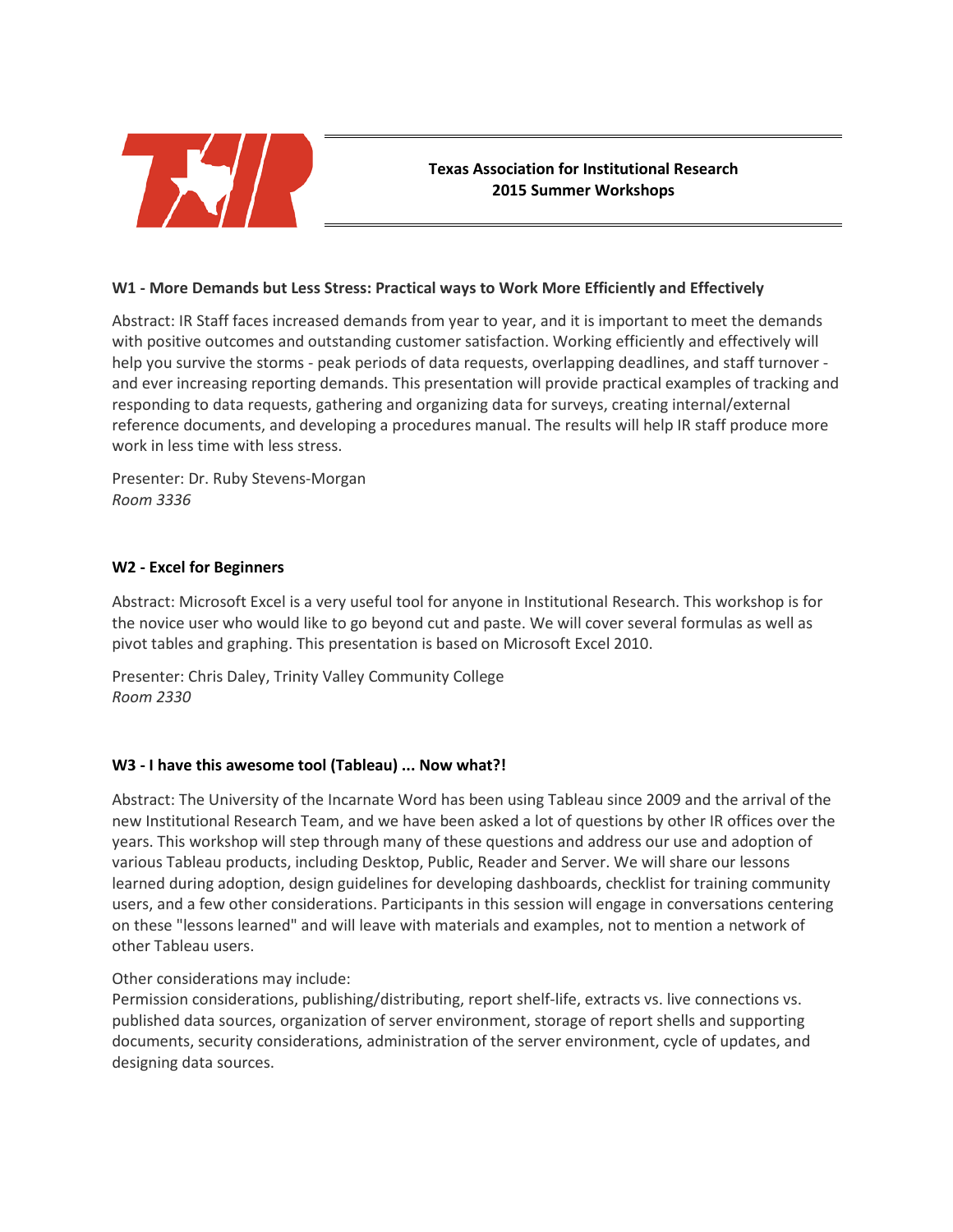This workshop is about the planning needed to successfully adopt and use this awesome tool, so beginning and advanced users are welcome.

Bring your own laptop. Materials will be made electronically available to registered participants.

Prerequisites: Must bring a laptop with Tableau loaded on the machine.

Presenters: Robin Logan, University of Incarnate Word Dru Duos, University of Incarnate Word *Room 3338*

## **W4 - Section 508 accessibility for electronic publications**

Abstract: Texas state law requires that all state agencies and public institutions of higher education in Texas make all of their electronic publications accessible according to standards laid out in the Americans with Disabilities Act, Section 508. Agencies and institutions who do not meet these standards are discriminating against disabled people, and may be subject to lawsuits!

Whether you are a supervisor who wants to ensure your agency or department is meeting Section 508 standards, or a creator of content who needs technical accessibility guidance, this workshop is for you. Bring a laptop and we will give you hands-on exercises to teach you how to make the following products fully accessible:

- Web pages (HTML/CSS)
- Adobe PDF documents
- MS Office documents (Powerpoint, Word, Excel)

In addition, we will offer accessibility best practices for ALL forms of publication, including print and multimedia, and provide you with generic templates to help you with internal accessibility testing.

Presenter: James Tanner, Texas Workforce Commission *Room 3340*

#### **W5 - Intermediate Excel**

Abstract: This hands-on presentation will demonstrate several of the most frequently used features of Microsoft Excel within the context of Institutional Research. Intermediate-level topics will include working with pivot tables, t-tests and regression. Also demonstrated will be concatenate, v-lookup, working with filtered data, using workbooks side-by-side, and other time-savers. Participants are encouraged to bring questions

Presenter: Lisa Haynes, Texas Woman's University Yvonne Pringle, Texas Woman's University *Room 2330*